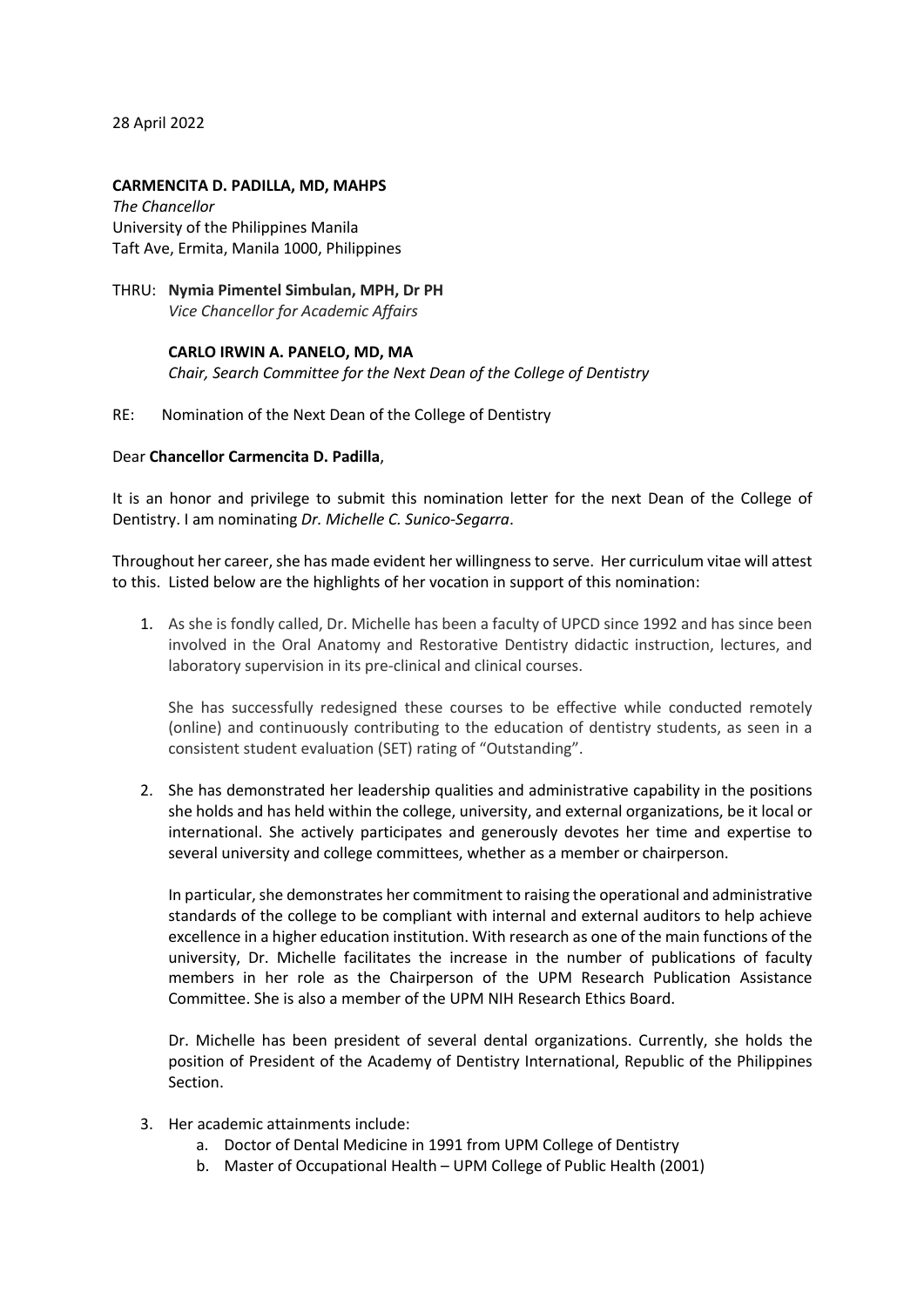- c. Research Fellow Nippon Dental University, Niigata, Japan (1998-2000)
- d. PhD in Dental Sciences (Cariology & Operative Dentistry) The Tokyo Medical and Dental University (2014-2018).

On top of these, she is currently pursuing post-graduate study as a Doctor of Health Professions Education (DrHPEd) at the UP Manila National Teachers Training Center for the Health Professions (2021 - ongoing).

- 4. Dr. Michelle has been granted several awards as a part of the academic community, as a public speaker, researcher, and writer. She has more than 20 publications in local and international journals and is actively involved as a research adviser, co-author, panelist, and peer reviewer. She served as Editor of the Journal of the Philippine Dental Association.
- 5. Resource generation is also one of Dr. Michelle's talents. She started cultivating this function in 2004 when she organized the Asia Dental Forum with Tokyo Medical and Dental University. And in 2010, the  $1<sup>st</sup>$  Comprehensive Restorative and Esthetic Dentistry (CRED) continuing education for dentists was offered. This was followed by a series of seminars and continuing education activities organized with the University of the Philippines Dental Alumni Association (UPDAA).

Subsequently, training in Oral Surgery was added to the continuing education course offerings. The income generated from these activities was used partly for PACUCOA activities, for the student mentoring program, the improvement of the college Alumni Room, Centennial Room, Faculty Lounge, and soon for the renovation of the cafeteria.

6. Born in Quezon City and growing up in Manila and Parañaque, Dr. Michelle is a Filipino with the best interest of Filipinos in her heart. In several instances, she has shown this with her involvement in several non-government health organizations. She is involved in training dentists to become better in the practice of dentistry. She advocates for reducing the use of mercury in health care. She is also a part of the UPCD COVID Crisis Management Committee.

The list above is only a glimpse of what Dr. Michelle has to offer. She continues to be a strong and essential asset to the College of Dentistry as a faculty member and a leader.

Thank you for this opportunity to nominate her as the next Dean. We look forward to seeing her lead the College of Dentistry to greatness.

Sincerely,

**Jessica K. Rebueno Santos, DDM, MCD**  *Chair,* Department of Community Dentistry University of the Philippines College of Dentistry

# **Conforme:**

**Michelle C. Sunico-Segarra, DDM, MOH, PhD (Cariology & Operative Dentistry)**  *Professor, University of the Philippines Manila College of Dentistry*  E-mail: mssegarra@up.edu.ph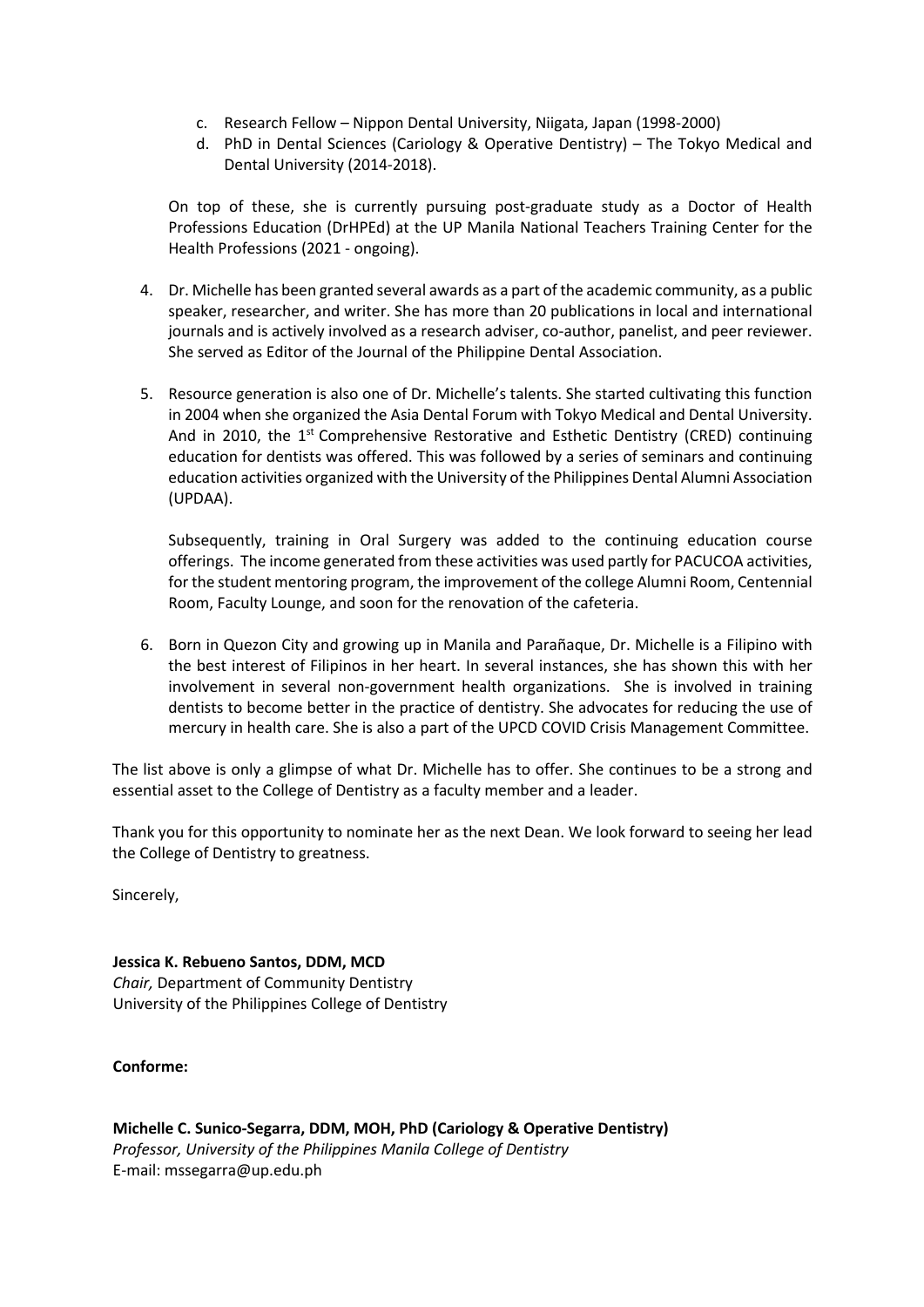April 29, 2022

To: Dr. Carlo Irwin A. Panelo, MD, MA Chair, Search Committee for the next Dean of the College of Dentistry

Dear Sir,

It is with great pleasure that I write this letter to nominate Dr. Michelle Sunico-Segarra as the next Dean of the College of Dentistry. Dr. Segarra has exceptional credentials as a dentist, teacher, researcher, administrator and leader.

Dr. Segarra has passionately served the UP College of Dentistry (UPCD) for thirty years. She has held several administrative positions for the college and headed several committees throughout her years of service. I have had the privilege to have her as my teacher more than 10 years ago. As a teacher in charge of Oral Anatomy, she was one of the first teachers encountered in dentistry. Her enthusiasm in teaching, passion in making interactive slides and compassionate way of instilling essential skills in dentistry is something we carried along after we graduated. Even then as a student, I have always admired her dedication to research as evidenced by her numerous publications and research presentations in both local and international venues. She has always been at the forefront of the research thrust of the college and continues to be a perennial choice as a research adviser for students. She has also served as the Editor-in-Chief of the Journal of the Philippine Dental Association (PDA) for the years 2010 and 2011 and is a peer-reviewer for the European Journal of Dentistry, Acta Medica Philippina and the Philippine Journal of Health Research and Development. Currently, she is the Chairperson of the UPCD Research Facilities, Instruments, Training and Management Committee and the Chairperson of the UP Manila Research and Publication assistance committee.

True to her core as an educator, Dr. Segarra puts prime consideration on continuing education as she shares her expertise to her colleagues not only as a constant scientific resource person for the PDA and its local chapters and affiliate groups but also as chair/co-chair of the very crucial Scientific Sessions Committees of PDA throughout the years. She also serves as assistant Course Director of the UP College of Dentistry Comprehensive Restorative and Esthetic Dentistry program which is a post graduate short course offered by the college. She is also currently the president of the Philippine Section of the Academy of Dentistry International which is an honors society for dental academicians. Her tireless dedication has made it possible for colleagues in the dental profession to be more up-to-date and abreast with practices here and abroad.

As a life-long learner, her hunger for continuous learning and education is evident on how she continues to study despite already having a PhD degree from Tokyo Medical and Dental University. Her fervent desire to help improve UPCD and understand more about health professions education has led her to study and take her Doctor of Health Professions Education Degree.

As a leader, Dr. Michelle Segarra demonstrates progressive-visioning and an empathic and collaborative type of leadership that would be beneficial for the college. Throughout her career as a dentist and an academician she has consistently demonstrated "Honor and Excellence" in all her undertakings. She is an inspiring mentor to new faculty members like me.

More than all these credentials, it is her integrity as a person that makes her most fitted for the position. Thank you for considering this nomination.

With much respect,

Dr. Marie Rossini Carmela T. Lachica, DDM, MScD

Assistant Professor, UPCD

Conforme:

Michelle S. Segarra, DMD, MOH, PhD Nominee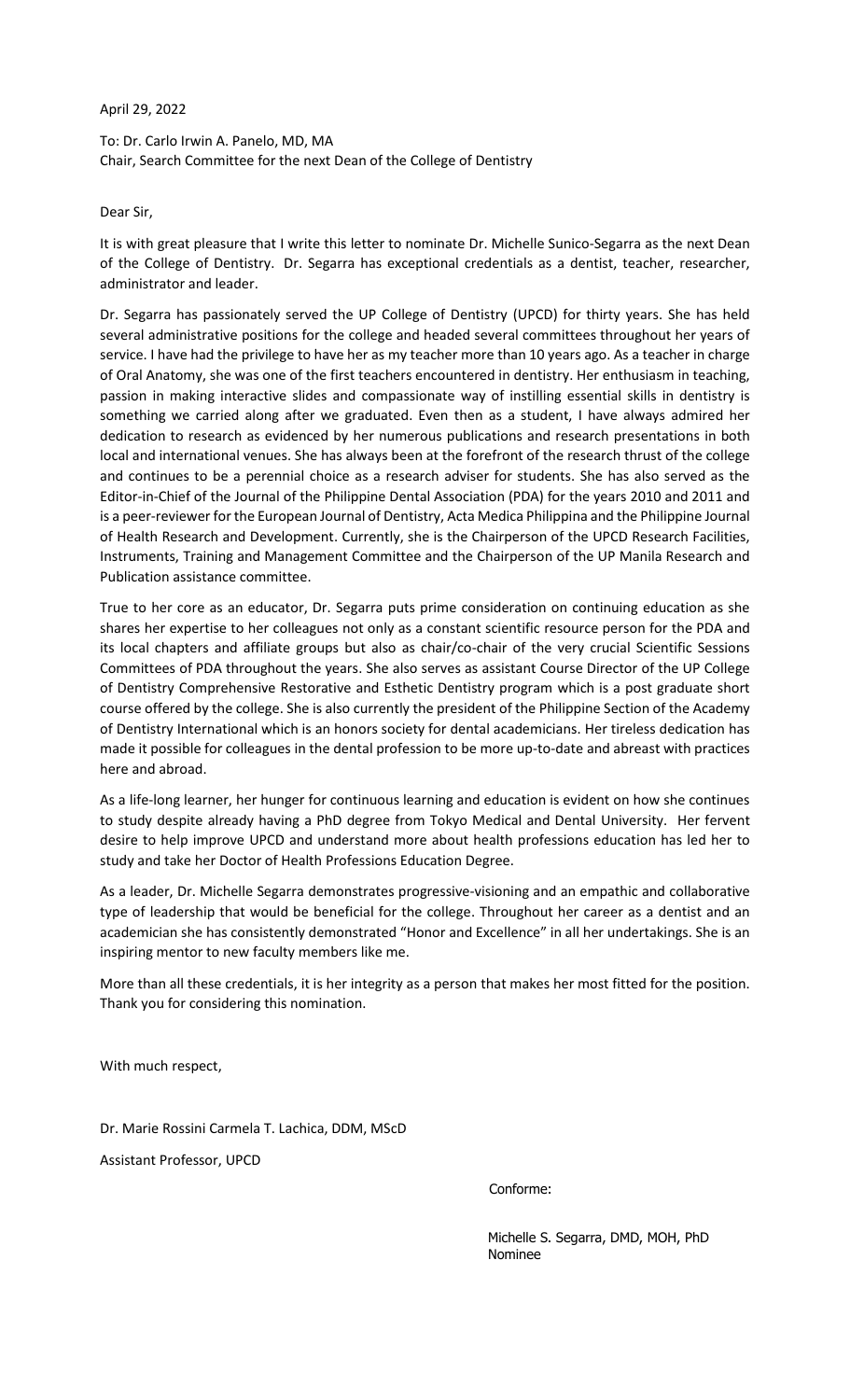May 2, 2022

Dr. Nymia Pimentel-Simbulan Vice Chancellor for Academic Affairs University of the Philippines - Manila

THRU: The Search Committee for the Next Dean of the UP College of **Dentistry** 

Dear Dr. Nymia Pimentel-Simbulan,

Greetings!

In light of the call for nominations for the next Dean of the College of Dentistry, I would like to nominate Dr. Michelle Sunico-Segarra for the position.

I have met Dr. Segarra many years back as a Dentistry Proper student and ever since then, she was only known to have harmonious relations with students, co-faculty, administrative staff, alumni, and different organizations in our profession.

As an undergraduate student in Dentistry, I have met across many obstacles  $$ financially, academically, emotionally and mentally, in which I came to the point of almost giving up on my course. During those times, even though she was not my adviser nor the College Secretary or Dean, Dr. Segarra had been very much encouraging, not just in words, but also in action. Truly, I might have not pursued being a dentist back then, if it were not for the words of wisdom and encouragement of Dr. Segarra. And truth be told, I am not an isolated case. I have seen and heard many stories like mine, and Dr. Segarra's passion, not just in teaching courses in the profession per se, but also in the holistic approach of teaching, will be very much beneficial to the struggling students of Dentistry, especially to those who are already on the verge of graduating. Moreover, in the course of my undergraduate studies before, I have been privileged to work/facilitate for the College's continuing education programs, in which Dr. Segarra was the main coordinator / course director. During those times, I have witnessed Dr. Segarra's work ethics and relations as well as her leadership, which is very much exceptional. She is very organized, economical and goal-oriented but never lacking empathy for those whom are under her authority. It is from her that I have learned how to become strict while keeping the work environment harmonious and apt to work in. Furthermore, when it comes to the field of our profession there is nothing I can say more about her credibility. Her outstanding academic and professional achievements have inspired many of us who have been privileged to learn under her tutelage, to tread the same academic and professional path. Lastly, Dr. Segarra is very much capable of finding ways for resource generation for the College. In this matter, I think her technical know-how of dental and research equipment combined with her expertise in our field and her good relations with other experts as well will come very much handy in this aspect.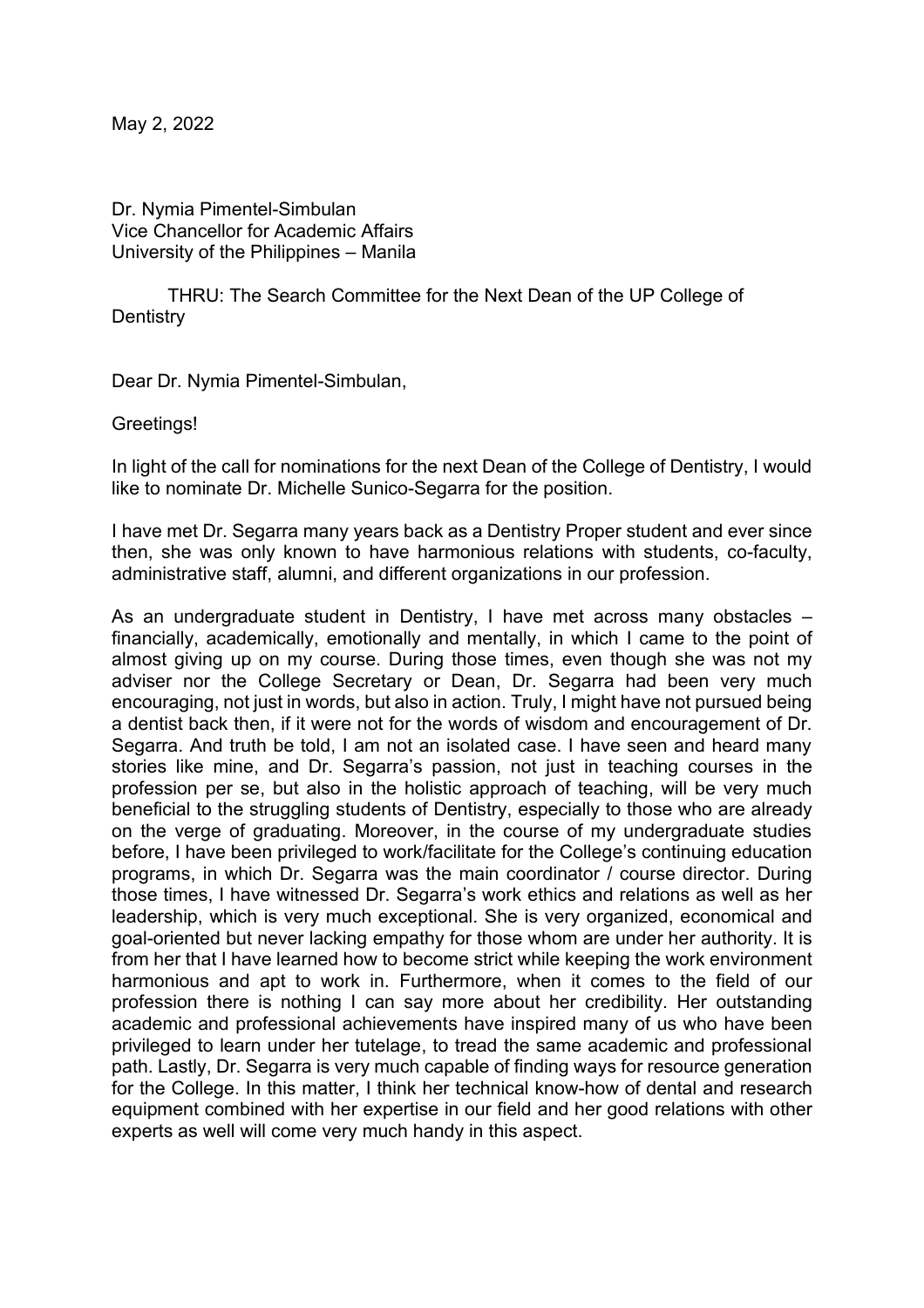It is with the abovementioned, among many other traits and credentials, that I strongly believe that Dr. Segarra is the best candidate to run for Deanship for my alma mater. I hope you and your office would consider my nomination.

Thank you for your time and consideration!

 $\mathcal{L}$ 

Respectfully,

Anne Therese D. Bati, D.D.M. Coordinator for Research PGH Department of Hospital Dentistry UPCD Batch 2005

Conforme:

Michelle S. Segarra, DMD, MOH, PhD Nominee